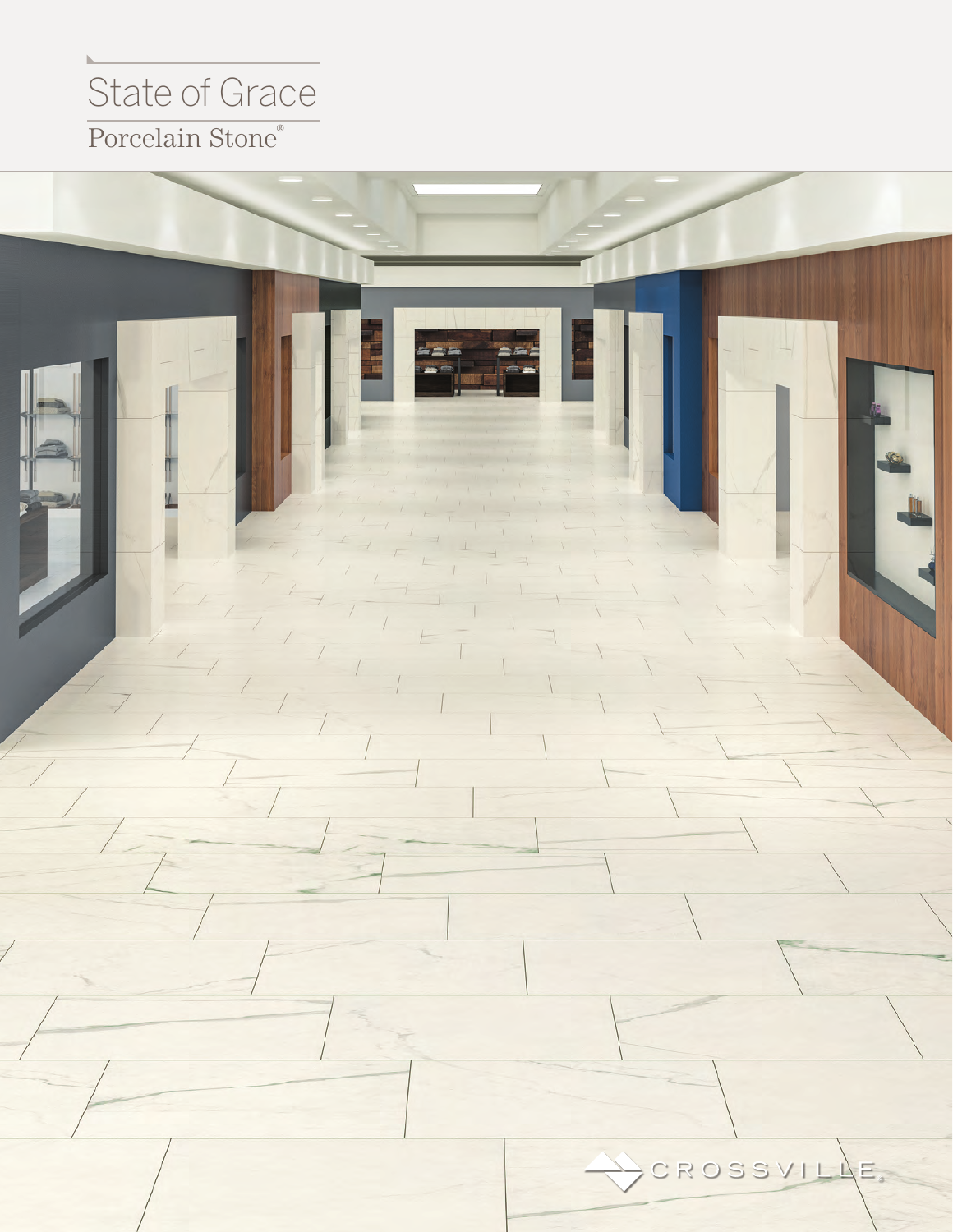## Porcelain Stone® State of Grace

### **Uplifting design, timeless tile**

A delicate, elegant, classic blend of Italian marbles never age. With unique and inspired graphics, Crossville's State of Grace porcelain tile offers beauty to behold for a lifetime. State of Grace captures the beloved veining of grays with delicate black and brown tones for an even more vibrant presentation than the classics. Chevron planks, pickets, multiple mosaics, chair rail, and trim pieces work in harmony to provide options - and grace everywhere in your designs.

- field tiles ranging from 3 x 6 to 24 x 48
- 4 x 24 single bullnose and 2 x 12 cove base trim
- 3 x 3 hexagon, 2 x 2 square and herringbone mesh mounted mosaics
- plank sizes upon request





Shower Walls: **GRC01**  $\triangleright$  State of Grace, 12 x 12 UPS finish Shower Floor: GRC01 > State of Grace, Herringbone Mosaics UPS finish Shower Pan Ledge: **GRC01**  $\triangleright$  State of Grace, 4 x 12 UPS finish (Get Planked)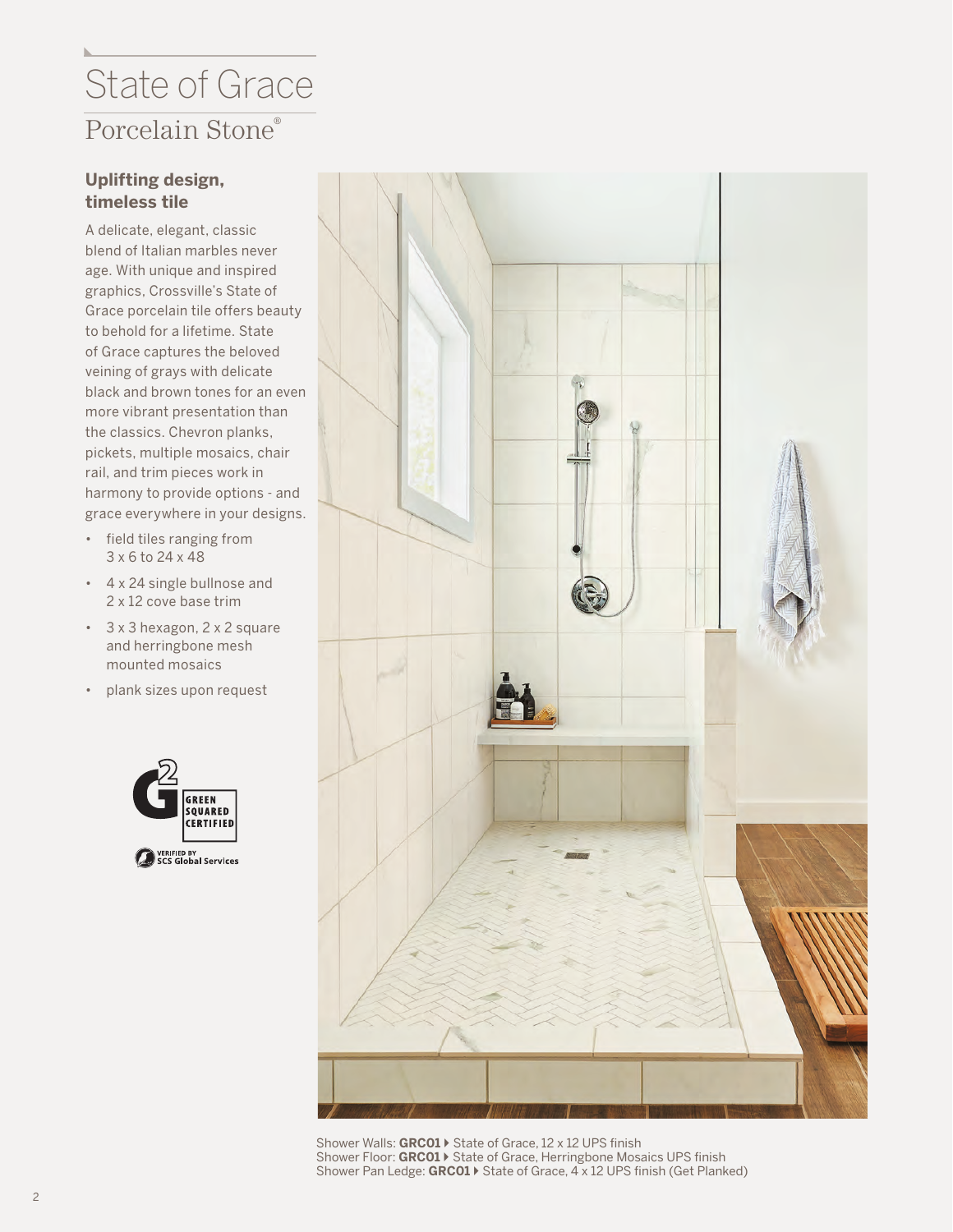## Color Palette

**Available Colors**

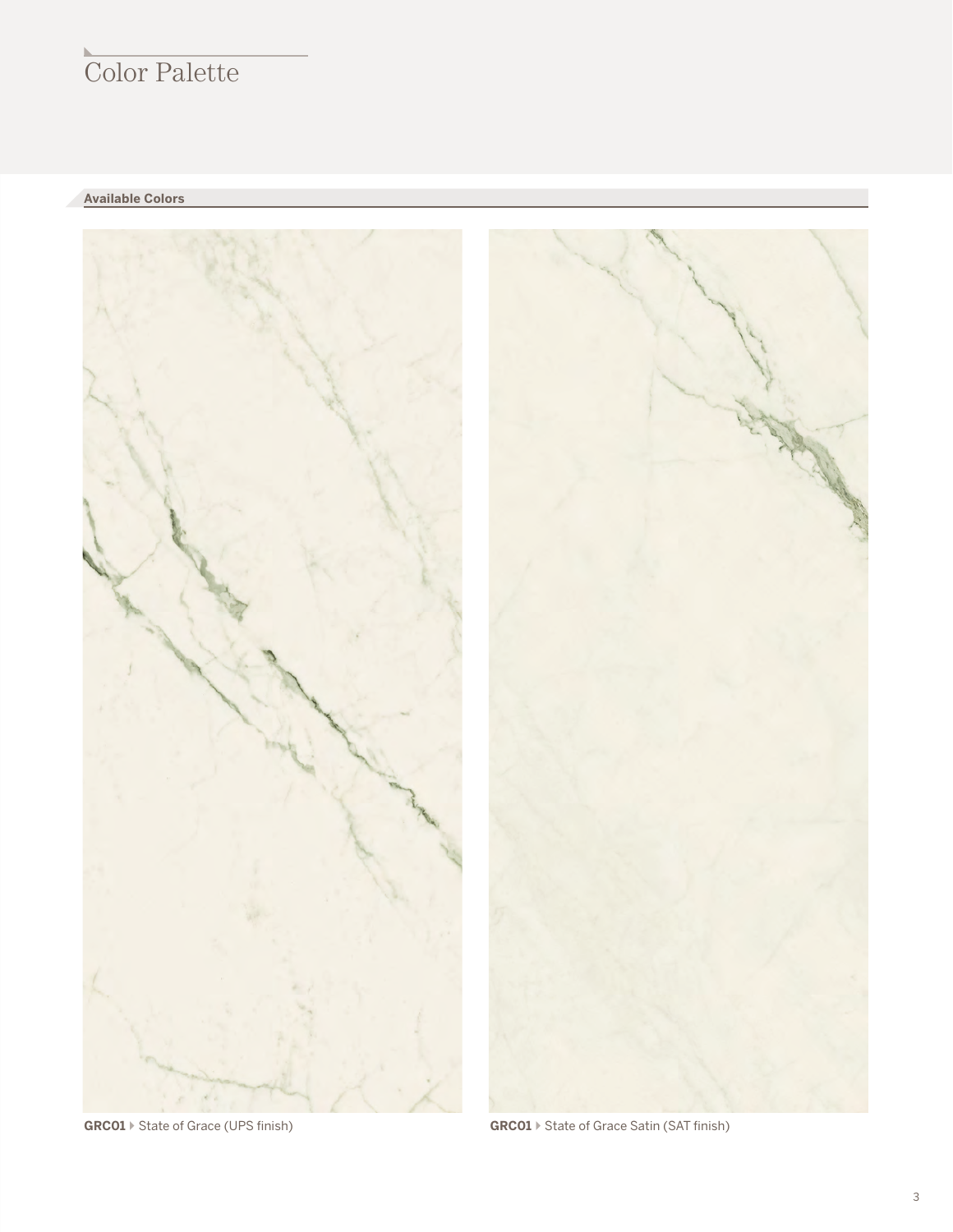#### **Specialty Tile Sizes, Trim and Mosaics**





6 x 12 Base Molding\* 3 x 12 Crown Molding\* 1-1/2 x 12 Chair Rail\*





2.5 x 12 Chevron Left and Right 3 x 6 Picket





**3 x 3 Hex Mosaics** UPS Finish Mesh mounted on a 276mm x 296mm sheet

#### Get Planked!

Our Porcelain Stone® products are available in popular plank shapes with no minimum order and quick fulfillment. See website for more details and sizes.



**2 x 2 Mosaics** UPS Finish Mesh mounted on a



298mm x 298mm sheet **Herringbone Mosaic** UPS Finish Mesh mounted on

a 295mm x 341mm sheet (Coverage area 0.8186 sf)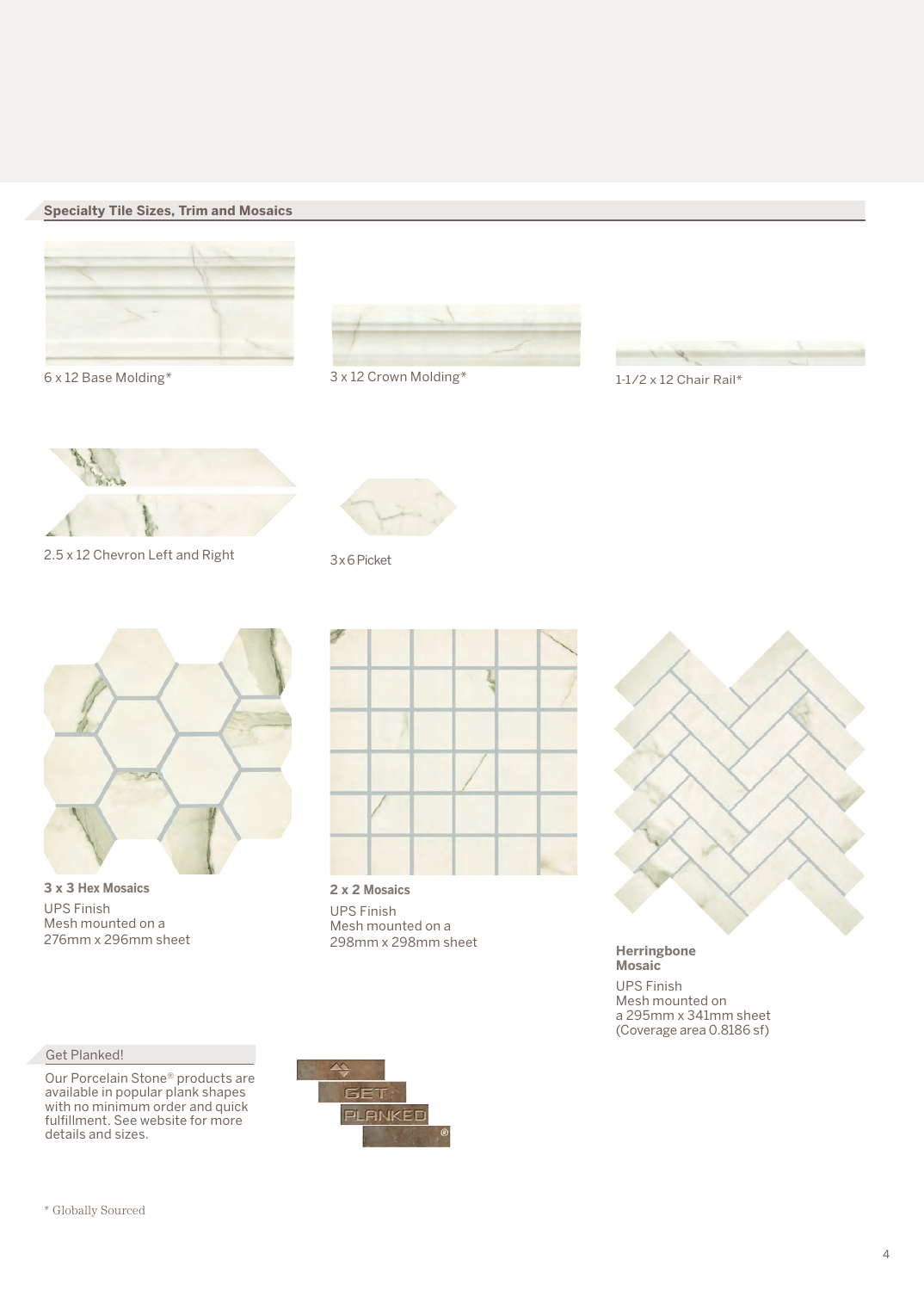### Specifications

**Sizes**





12 x 24

6 x 24

12 x 12



 $3 \times 6$   $3 \times 6$  Picket



UPS Finish Mesh mounted on a 276mm x 296mm sheet

# **2 x 2 Mosaics**

UPS Finish Mesh mounted on a 298mm x 298mm sheet

2.5 x 12 Chevron Left and Right

THIS

 $\mathbf{1}$ 

#### **Herringbone Mosaic**

UPS Finish Mesh mounted on a 295mm x 341mm sheet (Coverage area 0.8186 sf)

#### **Sizes & Finishes**

| <b>Field Tile</b>                             |             |                           |                                 |                 |
|-----------------------------------------------|-------------|---------------------------|---------------------------------|-----------------|
| Nominal (in)                                  | Actual (mm) | Thickness (mm) UPS Finish |                                 | Satin Finish    |
| 3x6                                           | 72 x 147    | 10.5                      | GRC01.10306UPS                  | GRC01.10306SAT  |
| 3 x 6 Picket                                  | 72 x 146    | 10.5                      | GRC01.136UPSPCK GRC01.136SATPCK |                 |
| 6 x 24                                        | 147 x 597   | 10.5                      | GRC01.10624UPS                  | GRC01.10624SAT  |
| $2.5 \times 12$ Chevron Right $64 \times 305$ |             | 10.5                      | GRC01.10312UCVR                 | GRC01.10312SCVR |
| $2.5 \times 12$ Chevron Left $64 \times 305$  |             | 10.5                      | GRC01.10312UCVL                 | GRC01.11312SCVL |
| 12 x 12                                       | 297 x 297   | 10.5                      | GRC01.11212UPS                  | GRC01 11212SAT  |
| $12 \times 24$                                | 297 x 597   | $10\,5$                   | GRC01.11224UPS                  | GRC01.11224SAT  |
| $24 \times 24$                                | 597 x 597   | $10\,5$                   | GRC01.12424UPS                  | GRC01.12424SAT  |
| 24 x 48                                       | 597 x 1219  | $10\,5$                   | GRC01 12448UPS                  | GRC0112448SAT   |
|                                               |             |                           |                                 |                 |

Actual measurements stated in inches indicate tile is calibrated (non-rectified).

Actual measurements stated in mm indicate tile is rectified. All field tile is rectified with a recommended 3mm grout joint.

| Nominal (in)  | Actual (mm) | Thickness (mm) UPS Finish     |                     | Grout Joint (mm) |
|---------------|-------------|-------------------------------|---------------------|------------------|
| 3 x 3 Hexagon | 276 x 296   | 1()h                          | GRC01.13HFXUMOS 3.5 |                  |
| 2 x 2 Square  | 298 x 298   | 1()h                          | GRC01.10202UMOS 3   |                  |
| Herringbone   | 295 x 341   | $\lfloor$ $\lfloor$ $\rfloor$ | GRC01.1HBUPSMOS 2.5 |                  |
|               |             |                               |                     |                  |

#### **Coordinating Trim**

| Nominal (in)                           |          | Actual (mm) Thickness (mm) UPS Finish |                | Satin Finish    |
|----------------------------------------|----------|---------------------------------------|----------------|-----------------|
| 4 x 24 Single Bullnose 96 x 597        |          | 10.5                                  | GRC01.10424BNS | GRC01.10424SABN |
| 2 x 12 Cove Base                       | 45 x 297 | 10                                    | GRC01.10212CBS |                 |
| $1-1/2 \times 12$ Chair Rail* 30 x 297 |          | 9.5                                   |                | GRC01.11.512CR  |
| $3 \times 12$ Crown Molding* 72 x 297  |          | 9.5                                   |                | GRC01.10312CM   |
| $6 \times 12$ Base Molding* 147 x 297  |          | 95                                    |                | GRC01.10612BM   |

 $\sqrt{ }$  $4 \times 24$  S

| ove Base: | 6x12<br>Rase Mold |
|-----------|-------------------|

|                 | $\sim$           |
|-----------------|------------------|
| Single Bullnose | $2 \times 12$ Co |

|                            | Base Molding* | Crown Molding* | Chair Rail*       |
|----------------------------|---------------|----------------|-------------------|
| <b>Product Performance</b> | <b>UPS</b>    | Satin          |                   |
| <b>Breaking Strength</b>   | $>500$ lbf    | $>500$ lbf     | ASTM C648         |
| <b>Bond Strength</b>       | $>200$ psi    | $>200$ psi     | ASTM C482         |
| Chemical Resistance        | Class A       | Class B        | ASTM C650         |
| <b>Frost Resistance</b>    | Unaffected    | Unaffected     | <b>ASTM C1026</b> |
| Water Absorption           | $< 0.20\%$    | $< 0.20\%$     | ASTM C373         |
| Scratch Hardness           |               | 5              | Mohs Scale        |

#### **Wet Dynamic Coefficient of Friction Range**

| <b>UPS</b> | $0.42 - 0.52$ | AcuTestsm             |
|------------|---------------|-----------------------|
| <b>SAT</b> | $0.31 - 0.41$ | AcuTest <sup>sm</sup> |
|            |               |                       |

#### **Shade & Texture Index**

**3 x 3 Hex Mosaics** 2 x 2 Mosaics State of Grace has a shade variation of V2.



**V2 Slight Variation** V3 Moderate Variation V4 Substantial Variation

1-1/2 x 12

\* Globally Sourced

3 x 12

This porcelain tile product is produced with a V2 variation. Expect that the amount of color and texture on each piece may vary slightly. Inspect the product upon delivery and for best results, blend tile from several cartons during installation.